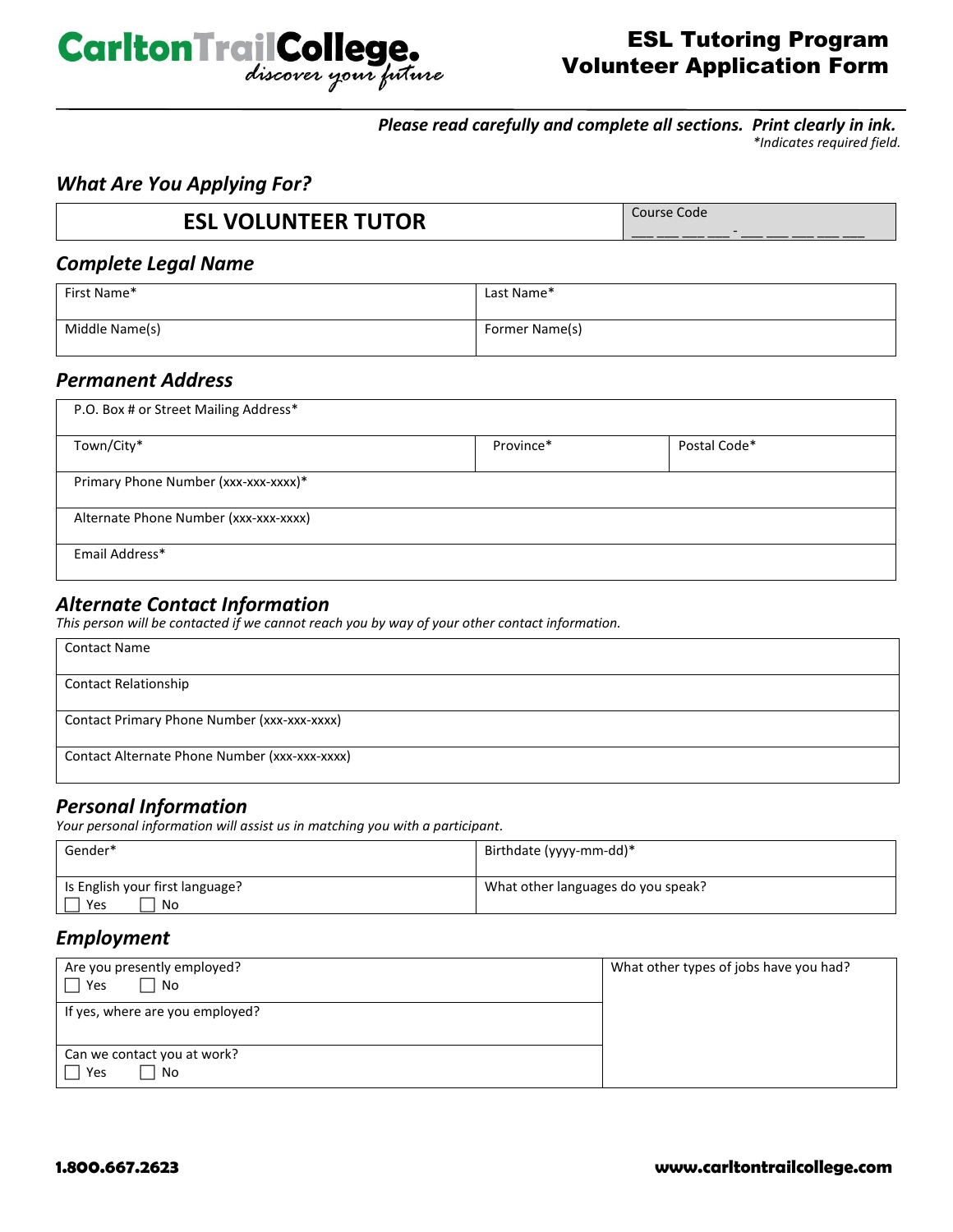# **CarltonTrailCollege.**

## ESL Tutoring Program Volunteer Application Form

## *Skills and Experience*

| Have you volunteered before?                                                                              | If yes, where?                   |  |
|-----------------------------------------------------------------------------------------------------------|----------------------------------|--|
| Yes<br>No                                                                                                 |                                  |  |
| Have you had any experience in providing support to someone                                               | If yes, what type of experience? |  |
| who speaks English as a Second Language?                                                                  |                                  |  |
| Yes<br><b>No</b>                                                                                          |                                  |  |
| What do you feel you can bring or add to our tutor program team?                                          |                                  |  |
|                                                                                                           |                                  |  |
|                                                                                                           |                                  |  |
|                                                                                                           |                                  |  |
|                                                                                                           |                                  |  |
| Why do you want to volunteer as a tutor with Carlton Trail College?                                       |                                  |  |
|                                                                                                           |                                  |  |
|                                                                                                           |                                  |  |
|                                                                                                           |                                  |  |
|                                                                                                           |                                  |  |
| What do you hope to gain by being matched with a Learner?                                                 |                                  |  |
|                                                                                                           |                                  |  |
|                                                                                                           |                                  |  |
|                                                                                                           |                                  |  |
| What are some of your hobbies and interests?                                                              |                                  |  |
|                                                                                                           |                                  |  |
|                                                                                                           |                                  |  |
|                                                                                                           |                                  |  |
|                                                                                                           |                                  |  |
| Please share some additional information about yourself that would assist us in finding a suitable match. |                                  |  |
|                                                                                                           |                                  |  |
|                                                                                                           |                                  |  |
|                                                                                                           |                                  |  |
|                                                                                                           |                                  |  |

## *References*

| Name         | Work Phone           | Cell Phone |
|--------------|----------------------|------------|
| Address      | <b>Email Address</b> |            |
| Relationship |                      |            |

| Name         | <b>Work Phone</b>    | Cell Phone |
|--------------|----------------------|------------|
|              |                      |            |
| Address      | <b>Email Address</b> |            |
|              |                      |            |
| Relationship |                      |            |
|              |                      |            |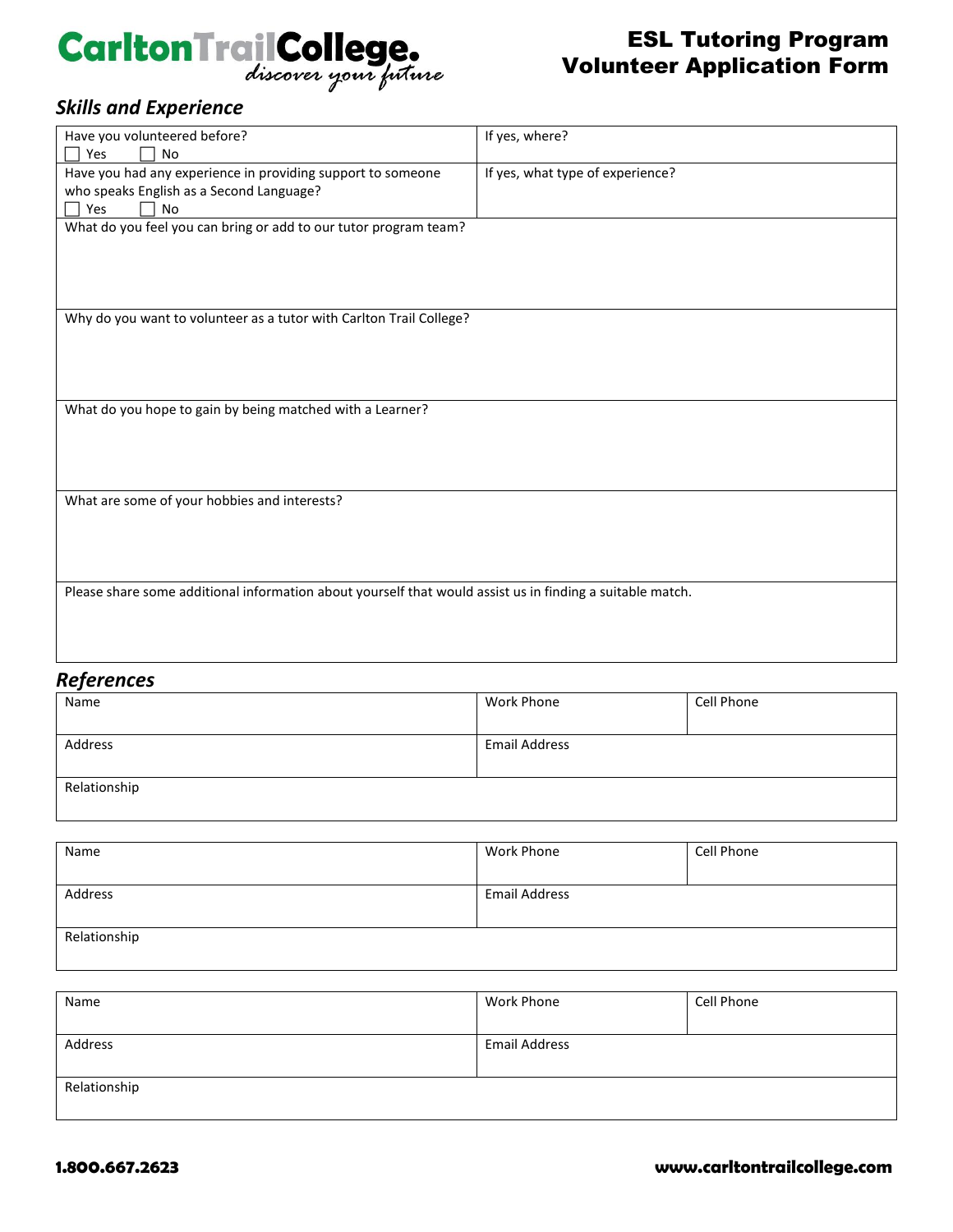

## ESL Tutoring Program Volunteer Application Form

## *Preferences*

| What days and times are you available to tutor?                             | When can you start? |
|-----------------------------------------------------------------------------|---------------------|
| Preferred Language Level of Learner<br>Intermediate<br>Beginner<br>Advanced |                     |
| Other Preferences?                                                          |                     |

## *Volunteer Opportunity Awareness*

| How did you become aware of this volunteer opportunity?                                                        |                            |                      |  |
|----------------------------------------------------------------------------------------------------------------|----------------------------|----------------------|--|
| Program Guide or Flyer<br>$\perp$                                                                              | Career Fair or Tradeshow   | <b>College Staff</b> |  |
| Website<br>$\vert \ \ \vert$                                                                                   | <b>School Presentation</b> | Friend/Relative      |  |
| Newspaper                                                                                                      | Email                      | Other                |  |
| Radio or TV<br>$\perp$                                                                                         | Letter or Postcard         | Don't Remember       |  |
| Social Media<br>$\Box$                                                                                         |                            |                      |  |
| Would you like to receive promotional information about Carlton Trail College's programs and events via email? |                            |                      |  |
| No<br>Yes                                                                                                      |                            |                      |  |

## *Authorization & Consents*

The information on this form is collected under the legal authority of the Regional Colleges Act 1998 and the Local Authority Freedom of Information and Protection of Privacy Act (LAFOIP). The information is used for administrative and statistical purposes by Carlton Trail College and/or Ministries and Agencies of the Saskatchewan Government and the Government of Canada. If you have any questions about the collection or use of this information, please contact the Carlton Trail College Privacy Officer at 1.800.667.2623.

Carlton Trail College reserves the right to revise or cancel programs and courses, revise policies and procedures, and terminate a student/tutor match as deemed necessary without notice.

By submitting this application form, I hereby acknowledge, authorize and consent to the following:

I consent to Carlton Trail College using and releasing my personal information to any person, agency, or government agency such as Citizenship and Immigration Canada and the Ministry of the Economy, as may be necessary to support the English language training and the funding and delivery of English language programming.

I agree to submit a criminal record and vulnerable sector check. Please ask your local RCMP Detachment to complete these checks and advise them it is required for a volunteer position.

I agree to abide by the rules and regulations of Carlton Trail College, including adhering to program related policies and procedures.

I hereby certify that all of the information provided is true and complete. I understand that false information may result in the cancellation of my status as a volunteer.

## *Please Submit…*

Submit this application form and your criminal record and vulnerable sector check(originals) in person to your nearest Carlton Trail College office, or by mail to:

Carlton Trail College 611-17th Street, PO Box 720 Humboldt, SK S0K 2A0

**\*Note: Faxed or photocopies of your documents are not accepted. Original documents must be seen and verified by authorized Carlton Trail College personnel.**

\_\_\_\_\_\_\_\_\_\_\_\_\_\_\_\_\_\_\_\_\_\_\_\_\_\_\_\_\_\_\_\_\_\_\_ \_\_\_\_\_\_\_\_\_\_\_\_\_\_\_\_\_\_\_\_\_\_\_\_\_\_\_\_\_\_\_\_\_\_\_\_\_\_\_\_\_\_ \_\_\_\_\_\_\_\_\_\_\_\_\_\_\_\_\_\_\_\_\_\_\_\_\_\_\_\_\_

#### *Signature*

Name of Applicant\* The Community of Applicant and Signature\* The Signature of Application and Date of Application and Date of Application and Date of Application and Date of Application and Date of Application and Date of